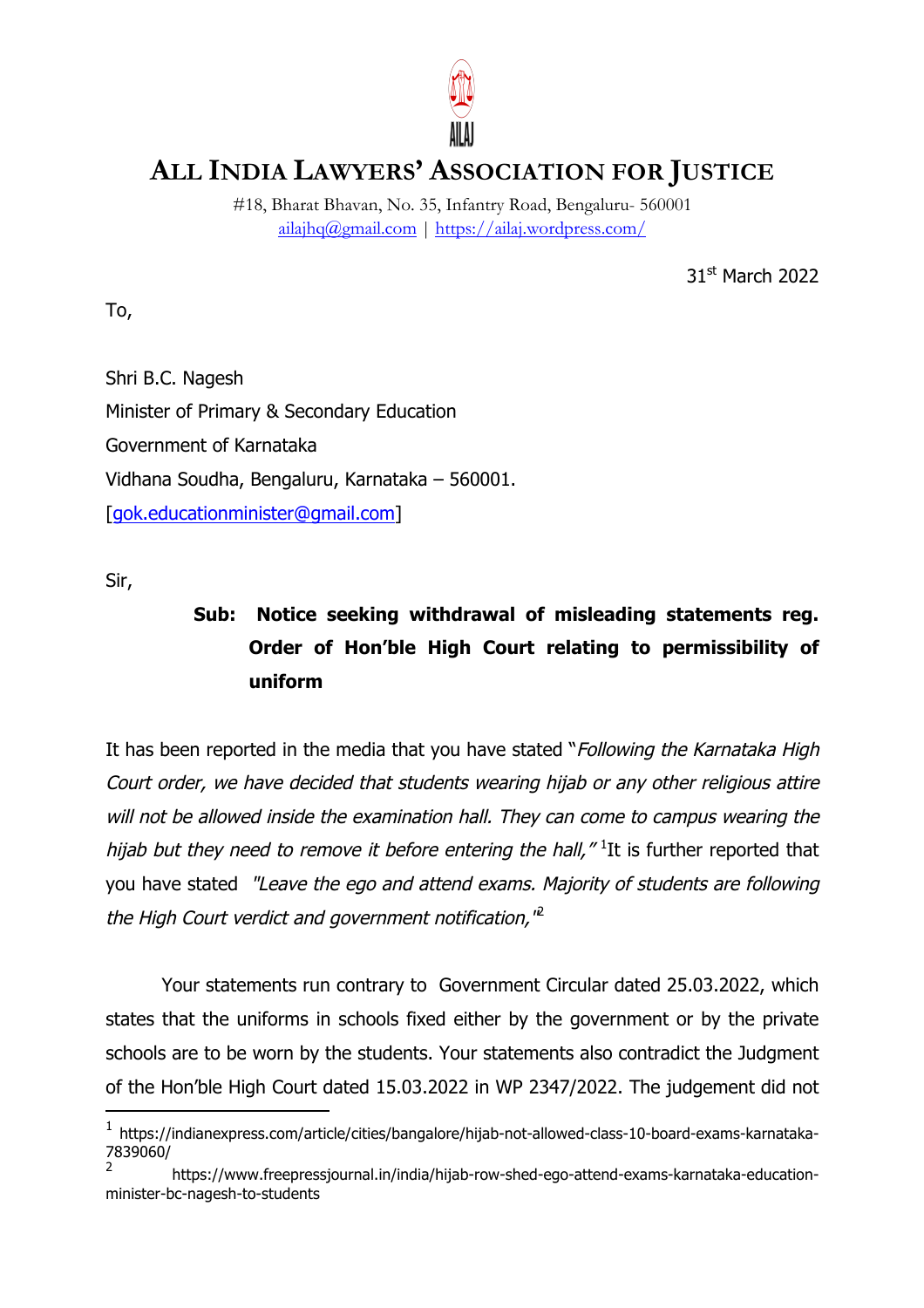

## **ALL INDIA LAWYERS' ASSOCIATION FOR JUSTICE**

#18, Bharat Bhavan, No. 35, Infantry Road, Bengaluru- 560001 ailajhq@gmail.com | https://ailaj.wordpress.com/

impose a blanket ban on hijab. The judgement upheld the G.O. dated 05.02.2022, which specified that any uniform that had been fixed by the government or a private school in accordance with the law has to be adhered to.

Additionally, the judgment is restricted to the classroom, and the Hon'ble High Court has specifically clarified that "It hardly needs to be stated that this does not rob off the autonomy of women or their right to education inasmuch as they can wear any apparel of their choice outside the classroom." [Para XVII(ii)]

As per your Constitutional oath, you have sworn to bear true faith and allegiance to the Constitution of India as by law established, and to faithfully and conscientiously discharge your duties as a Minister for the State of Karnataka, and to do right by your people in accordance with the Constitution and the law without fear or favour, affection or ill-will. Your statements are in violation of your constitutional oath and promote communal disharmony. As an elected representative, you have a responsibility towards all members of the State, and not just the majority. In fact, there is a constitutional responsibility upon you to promote the welfare of marginalised members of society.

Your irresponsible and misleading statements have resulted in massive and unwarranted repercussions. It has been reported that in Gadag, seven teachers were suspended on 29.03.2022 for allowing students wearing the hijab to attend their SSLC exams. In fact, the deputy director of public instruction is reported as having stated that "These teachers had allowed girl students to wear the hijab while writing exams on Monday. As it was a violation of the high court order, we have suspended